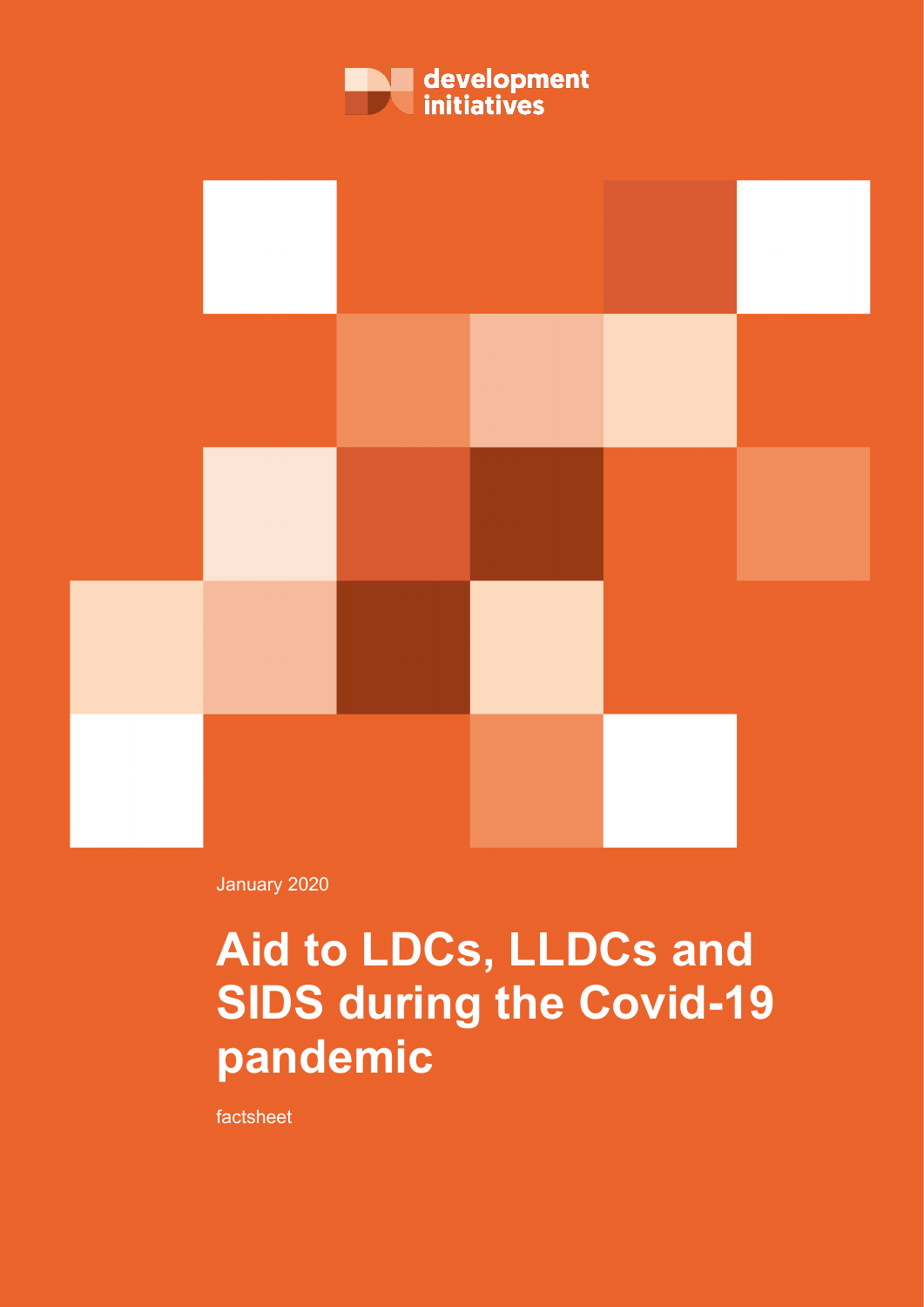## **Contents**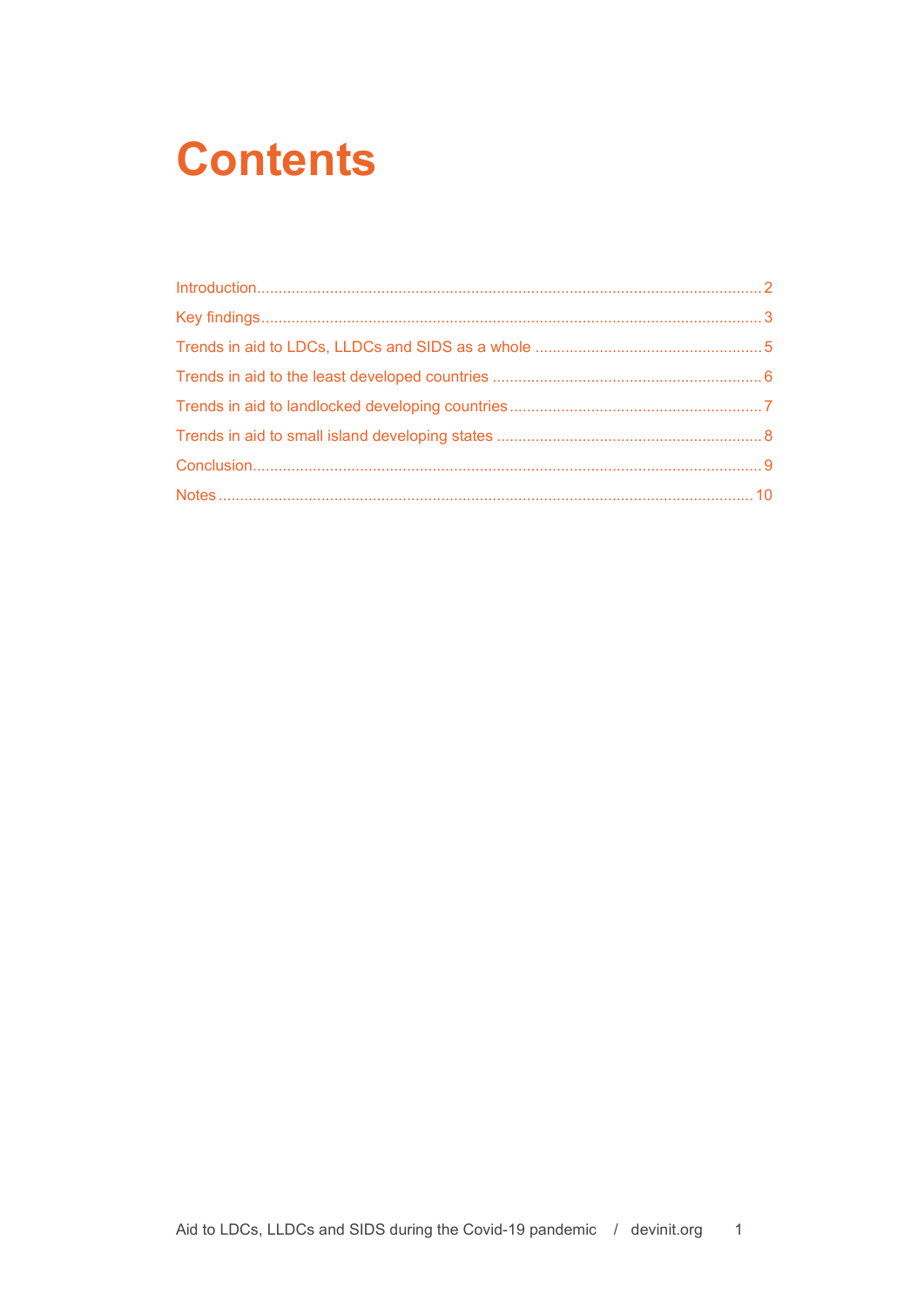### <span id="page-2-0"></span>**Introduction**

As we enter 2021, focus is increasingly turning to the challenges we will be facing this year as we seek to address the devastating economic and social crises caused by the Covid-19 pandemic. There is little doubt that some countries and some people have been worse affected than others and will continue to feel the effects for a long time. This is especially true for the least developed countries (LDCs) whose resilience to crises and shocks was already constrained, landlocked developing countries (LLDCs) who face challenges associated with remoteness and high transportation costs, and small island developing states (SIDS) who are already challenged by the climate crisis.

Financing any crisis response is always difficult – and for those countries facing the greatest impacts from the Covid-19 pandemic [aid will be a vital part of enabling a](https://devinit.org/resources/adapting-aid-to-end-poverty/)  [sustainable and long-term response.](https://devinit.org/resources/adapting-aid-to-end-poverty/) Domestic resources in developing countries have been (and will continue to be) hit hard by the effects of the pandemic, with our predictions indicating that these countries will see a fall of over US\$2.2 trillion in the next two years.<sup>[1](#page-10-1)</sup> Levels of debt are also a serious and growing concern. For example, in LDCs gross government debt had already climbed from 39% of GDP in [2](#page-10-2)008 to over 52% in 2018.<sup>2</sup>

Global, real-time trends in aid during the Covid-19 pandemic show that bilateral aid commitments have been falling (down 40% for January to September 2020 as compared to the same period in 2019; with official development assistance, ODA, alone falling 26%) while there has been a significant uptick in financing from international financial institutions (IFIs) (34% increase in aid commitments; with a 162% increase in ODA commitments, largely in the form of loans).

Development Initiatives will be updating our [tracker showing aid flows in light of the](https://devinit.org/data/tracking-aid-flows-in-light-of-the-covid-19-crisis/)  [Covid-19 crisis](https://devinit.org/data/tracking-aid-flows-in-light-of-the-covid-19-crisis/) each month. This factsheet seeks to delve deeper into these trends and assesses the changes we are seeing right now for those countries facing particular challenges and constraints. The factsheet looks at near real-time aid trends for LDCs, LLDCs and SIDS, from January to September 2020 compared to the same period in 2019.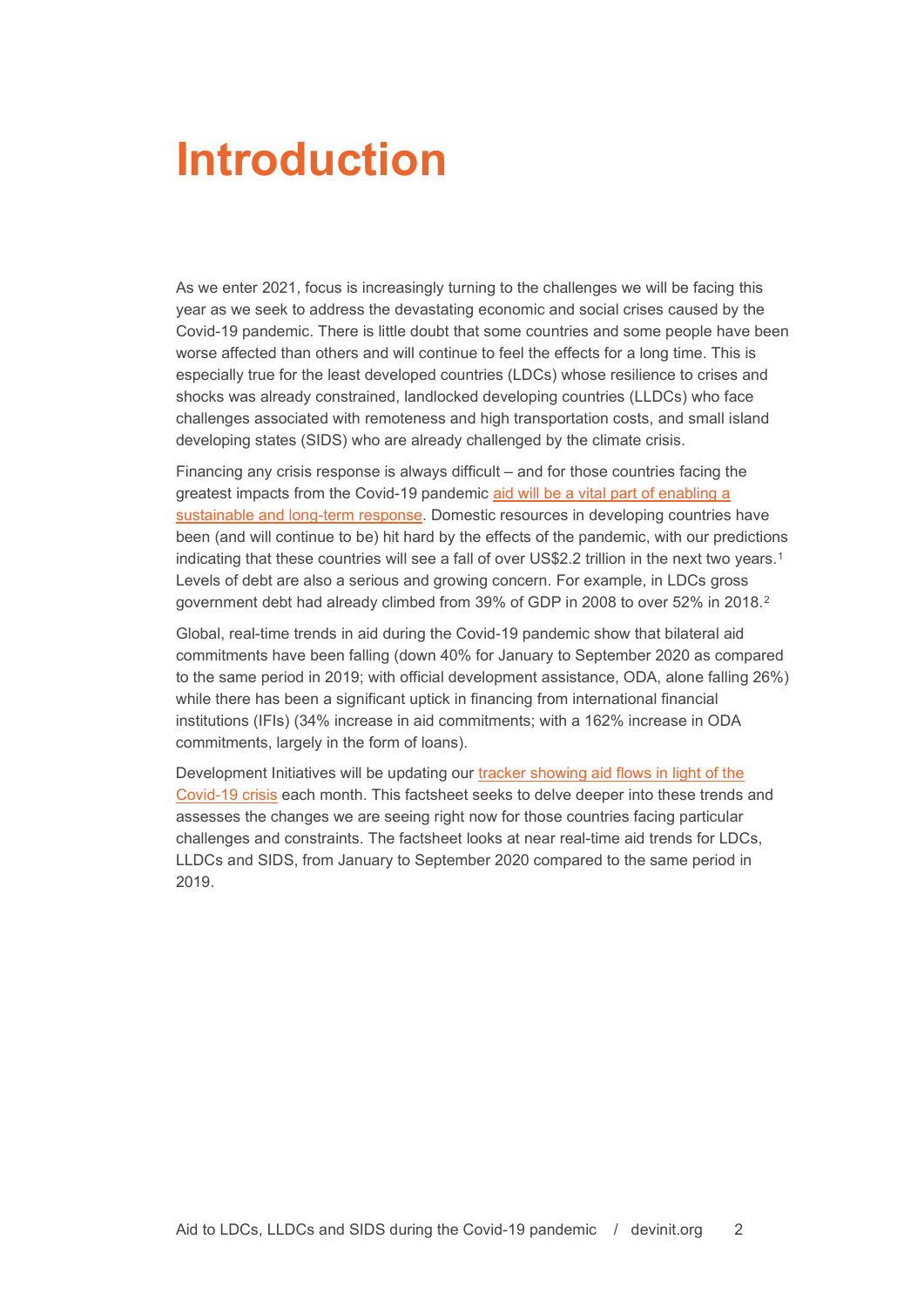# <span id="page-3-0"></span>**Key findings**

### **For LDCs, LLDCs and SIDS as a whole**

- **Across LDCs, LLDCs and SIDS as a whole, aid from bilateral donors is down 35%** – tracking the same direction of travel seen in global analysis for this year to date, which saw bilateral aid commitments fall by 40% (comparing January to September in 2019 and 2020). This includes a particularly important drop of 28% and US\$5.0 billion in ODA (26% globally).
	- For bilateral donors, the drop in aid commitments to LDCs is the most significant in volume terms at US\$6.6 billion and thus the largest driver of the downward trend.
- **For LDCs, LLDCs and SIDS as a whole, aid commitments from IFIs have increased significantly, by 66%** (comparing January to September in 2019 and 2020). The rate of increase is almost double those seen at the global level, where they have increased by 34%. Of total IFI commitments to this group, 84% (US\$24.4 billion) is now in the form of ODA, a 108% increase in ODA commitments from 2019.
	- For IFIs, the increase to LDCs has been the largest driver of the change at almost US\$7.4 billion, but the increase in commitments to LLDCs was also very significant at over US\$6.4 billion.
- **Data for multilateral organisations is sparse, so trend data is hard to extrapolate**, but from the limited data available commitments show a relatively small increase of 18%.
- **Bilateral donors remain important donors in LDCs and LLDCs, particularly as providers of grant finance. IFIs are much more important in SIDS.**

### **By country grouping**

#### Least developed countries

• In LDCs there has been a 36% drop in aid commitments from bilateral donors, whereas there has been a big uptick from IFIs (55%). Within this, ODA commitments from bilateral donors have fallen by 31%, while IFI ODA commitments have increased by 93%.

#### Landlocked developing countries

• In LLDCs there has been a similar drop in aid from bilateral donors of 37% and larger increase from IFIs of 74%. ODA commitments from bilateral donors have decreased by 30% while IFI ODA commitments have more than doubled, increasing by 102%.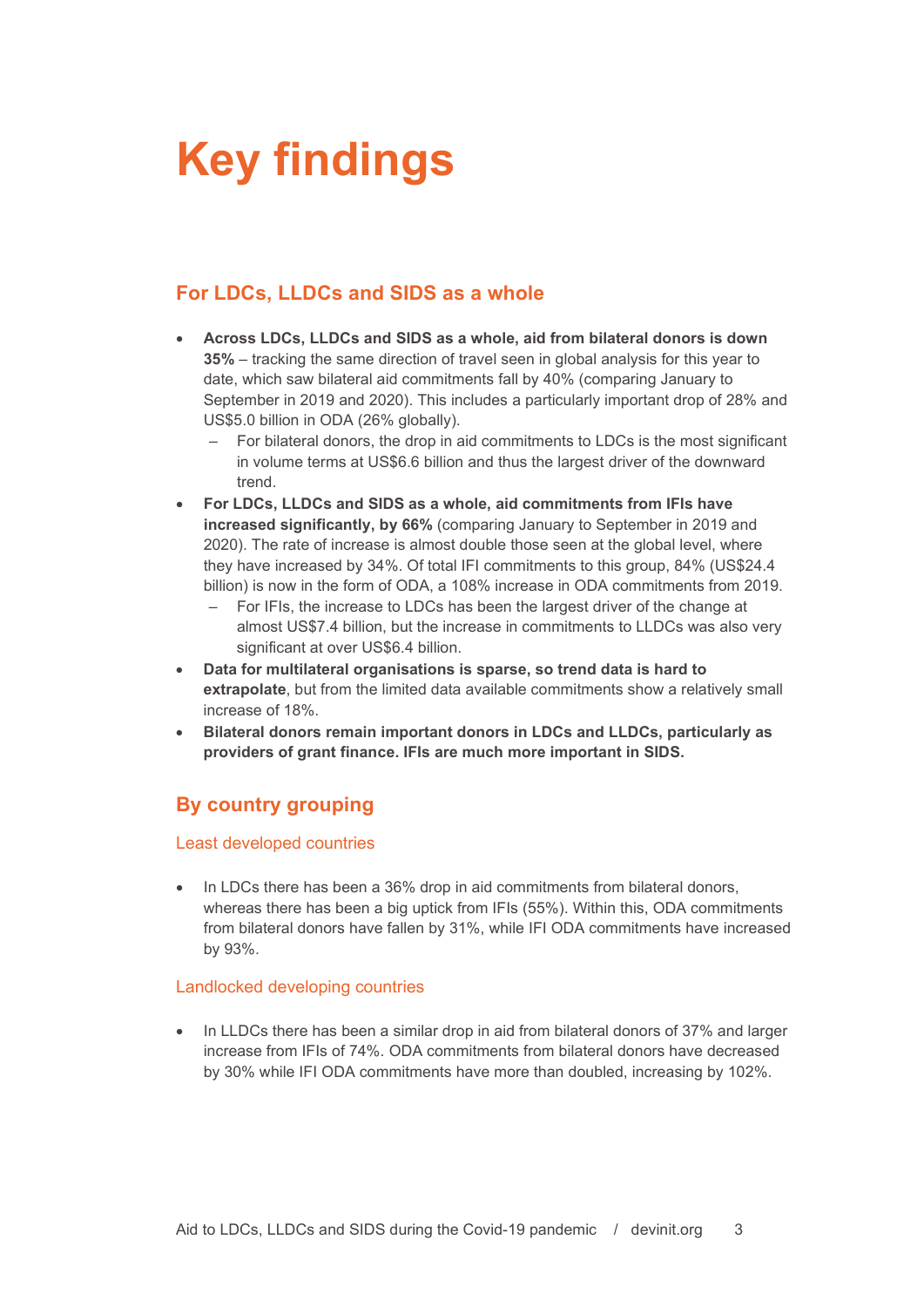#### Small island developing states

• In SIDS there has been a decrease of 45% in aid overall from bilateral donors. IFIs have substantially increased aid commitments, by 51%, including a big increase in ODA of 81%. Bilateral ODA commitments have decreased by 19%.

#### **An important note about the data in this paper**

In this factsheet, we use the term 'aid' as per its use in International Aid Transparency Initiative (IATI) data. In this context, aid incorporates all humanitarian and development assistance, including ODA (as defined [by the OECD DAC\)](http://www.oecd.org/development/financing-sustainable-development/development-finance-standards/officialdevelopmentassistancedefinitionandcoverage.htm), other official flows (OOFs) and any other development flows reported by official actors to IATI.

- The factsheet does not cover all aid but rather looks at a range of key donors bilateral donors, multilateral organisations and IFIs – which together comprise about 70% of all aid, and this gives us a strong indication of what is happening to aid in the context of the Covid-19 pandemic.
- It considers aid reported to date in the first nine months of 2020 (from January to September inclusive) and compares this to aid reported over the same period in 2019.
- It is primarily focused on commitments, which are more reflective of the decisions that donors are making today, in the context of the Covid-19 pandemic.
- As multiple donors may report on the same activity, analysis looks at bilateral donors, multilateral organisations and IFIs separately to avoid double counting issues while allowing for interesting comparison.

For more detailed information on coverage and approach see the detailed [Methodology section](https://www.devinit.org/3dc6db#section-1-8) of *[How is aid changing in the Covid-19 pandemic](https://www.devinit.org/resources/how-aid-changing-covid-19-pandemic/)*.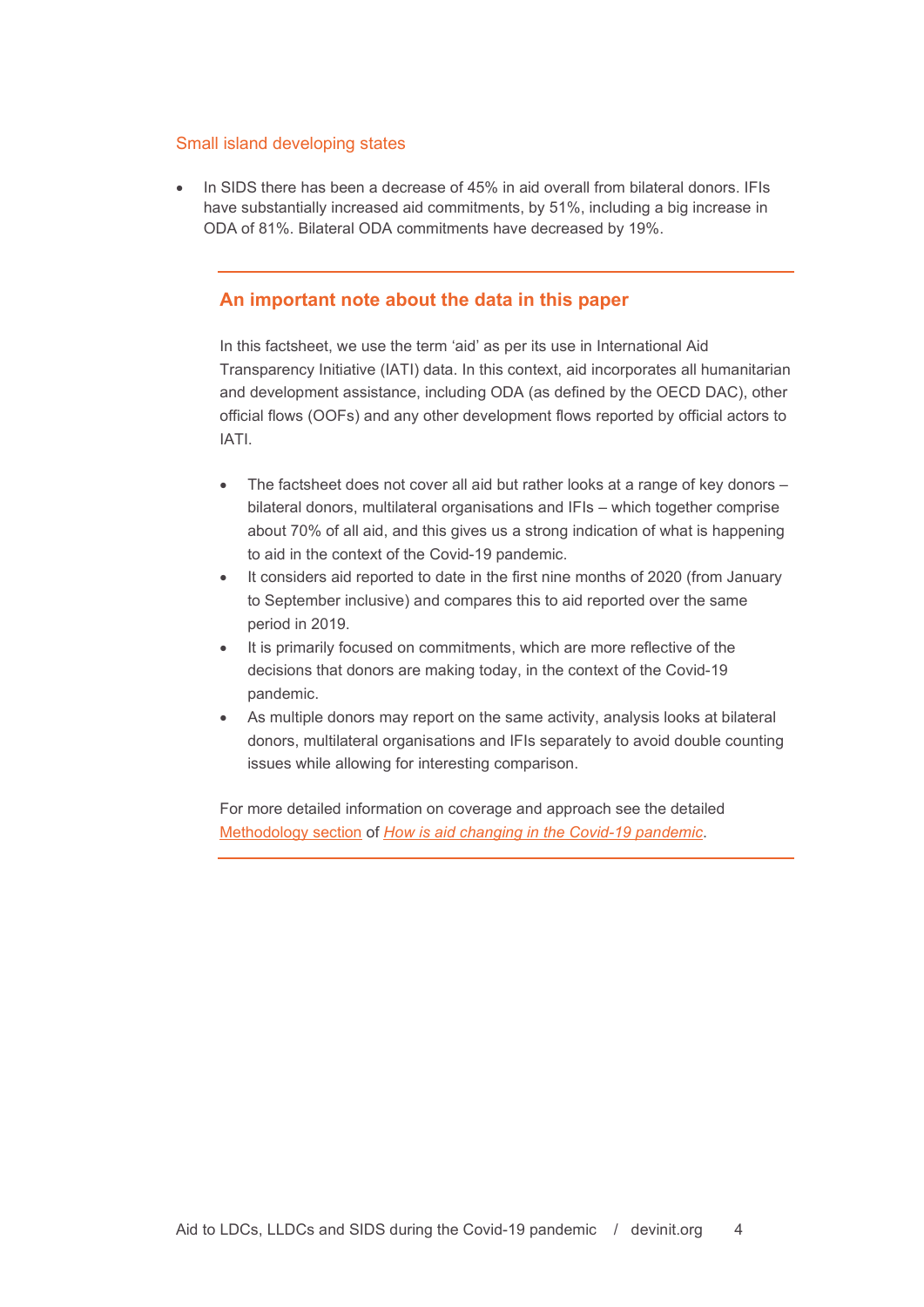## <span id="page-5-0"></span>**Trends in aid to LDCs, LLDCs and SIDS as a whole**

#### **Figure 1: Aid from bilateral donors is falling, while IFIs are playing an increasingly important role**



Source: Development Initiatives based on IATI.

Notes: IFI = international financial institution; OOF = other official flows. See [Table A1](https://www.devinit.org/3dc6db#section-1-8) of *[How is aid changing in](https://www.devinit.org/resources/how-aid-changing-covid-19-pandemic/)  [the Covid-19 pandemic?](https://www.devinit.org/resources/how-aid-changing-covid-19-pandemic/)* for the full list of bilateral donors, IFIs and multilateral organisations and [Table A2](https://www.devinit.org/3dc6db#section-1-8) for the full list of flow types included in this chart.

- IFI commitments to LDCs, LLDCs and SIDS are up quite significantly (66%), including an increase in ODA of 108% (US\$12.6 billion) for the January to September period in 2020 compared to 2019. This is an important increase for these countries facing more challenging circumstances. The ODA increase is particularly important in both volume and proportion terms.
- Aid commitments from bilateral donors to these countries are down 25%, less than global bilateral aid commitments at 40%. As at the global level, there has been a significant fall in ODA to these countries from bilateral donors of 28% (US\$5.0 billion).
- The data for multilateral organisations is relatively limited, but what data there is shows there has been a small increase in aid commitments of 18% (US\$1.3 billion).
- These changes collectively mean that IFI aid commitments in these countries are now larger than those from bilateral donors – a key driver of this increase is the World Bank who have increased commitments by US\$8 billion from 2019 to 2020.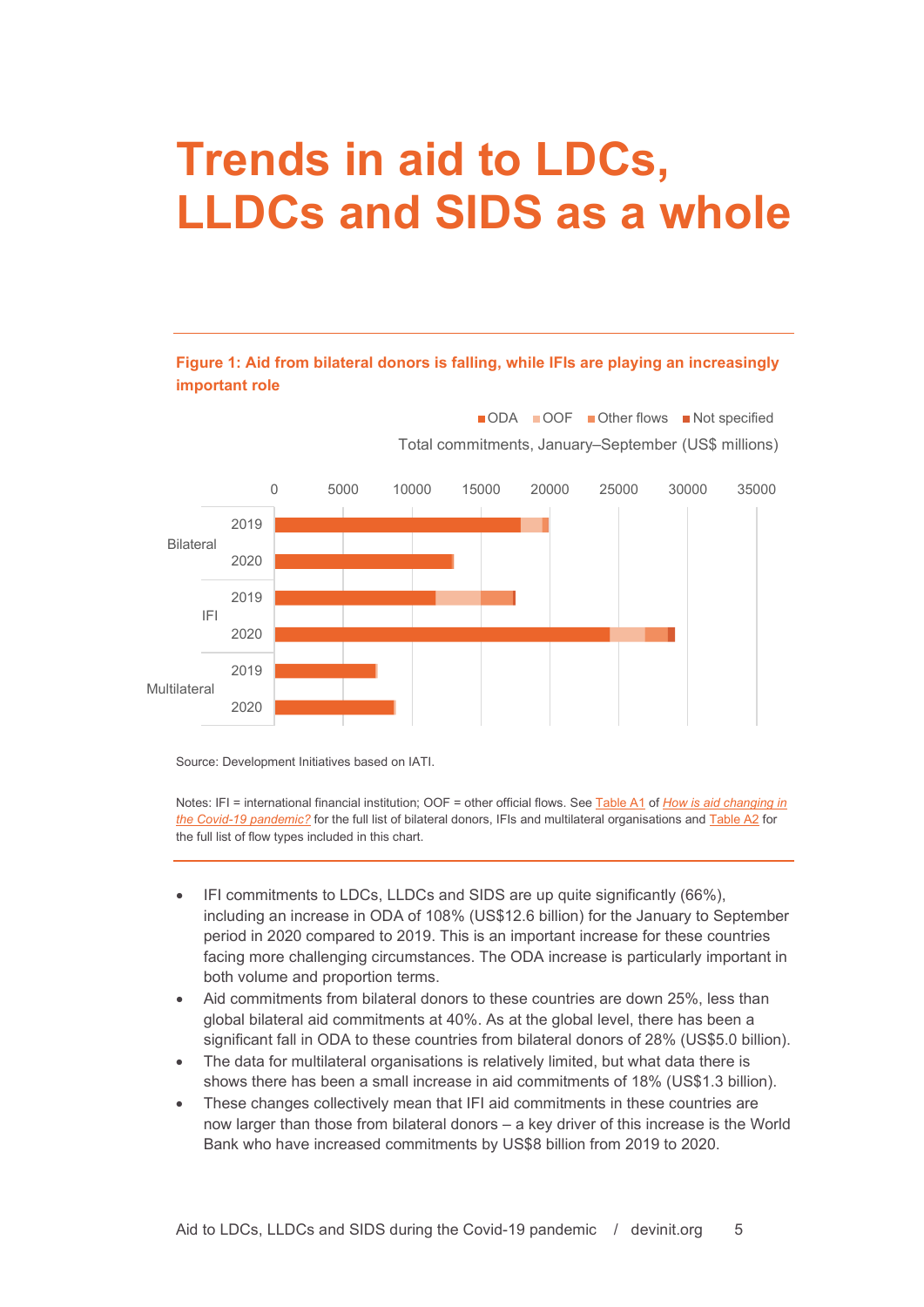## <span id="page-6-0"></span>**Trends in aid to the least developed countries**

### **Figure 2: Bilateral aid commitments to LDCs are falling, while aid commitments from IFIs are increasing substantially**



Source: Development Initiatives based on IATI.

Notes: IFI = international financial institution; OOF = other official flows. See [Table A1](https://www.devinit.org/3dc6db#section-1-8) of *[How is aid changing in](https://www.devinit.org/resources/how-aid-changing-covid-19-pandemic/)  [the Covid-19 pandemic?](https://www.devinit.org/resources/how-aid-changing-covid-19-pandemic/)* for the full list of bilateral donors, IFIs and multilateral organisations and [Table A2](https://www.devinit.org/3dc6db#section-1-8) for the full list of flow types included in this chart.

- There has been a significant drop in commitments to LDCs from bilateral donors (36%), while aid from IFIs has gone up (56%) – which is an important change to note as IFI commitments are more likely to be loans, and grants from bilateral donors are decreasing.
- Compared to trends in global bilateral aid commitments, which are down 40% compared to the same period last year, commitments to LDCs have dropped slightly less.
- IFI commitments have grown considerably more in LDCs than globally (34%).
- ODA from bilateral donors has gone down by 31% (US\$5.2 billion).
- ODA from IFIs has gone up by 93% (US\$9.6 billion).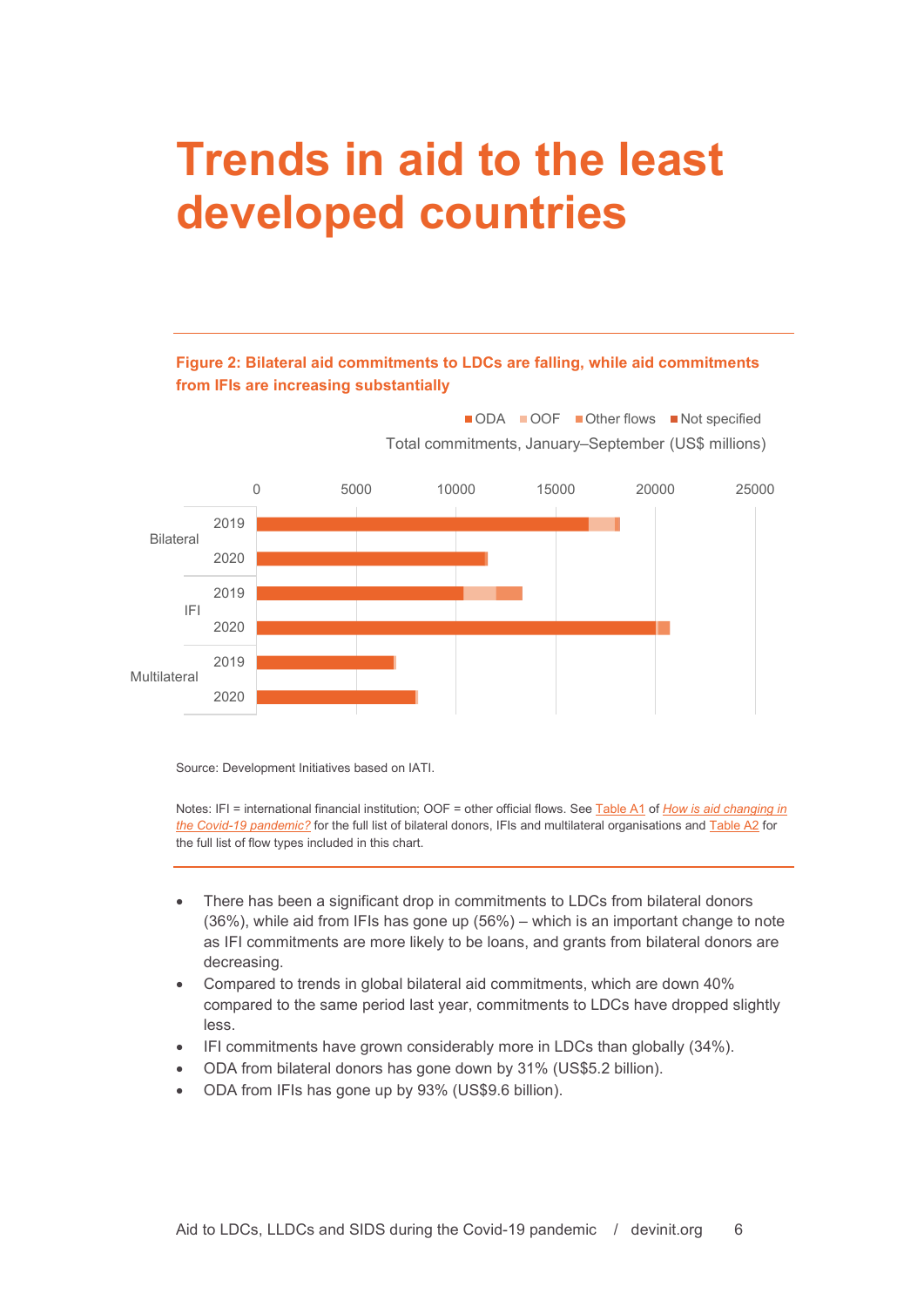## <span id="page-7-0"></span>**Trends in aid to landlocked developing countries**

### **Figure 3: Bilateral aid has also fallen to LLDCs, while IFIs are increasing aid commitments**



Source: Development Initiatives based on IATI.

Notes: IFI = international financial institution; OOF = other official flows. See [Table A1](https://www.devinit.org/3dc6db#section-1-8) of *How is [aid changing in](https://www.devinit.org/resources/how-aid-changing-covid-19-pandemic/)  [the Covid-19 pandemic?](https://www.devinit.org/resources/how-aid-changing-covid-19-pandemic/)* for the full list of bilateral donors, IFIs and multilateral organisations and [Table A2](https://www.devinit.org/3dc6db#section-1-8) for the full list of flow types included in this chart.

- As was the case for LDCs, there has been an important drop in commitments to LLDCs from bilateral donors – by 37% (US\$4.1 billion) – while aid from IFIs has increased 74% (US\$6.4 billion).
- Compared with bilateral aid commitments globally, which have declined by 40%, the drop in bilateral aid commitments to LLDCs has been slightly less.
- For IFI aid commitments, the changes in LLDCs have exceeded the global trend to date (34%).
- ODA from bilateral donors has gone down 30% (US\$2.9 billion).
- ODA from IFIs has gone up 102% (US\$5.8 billion).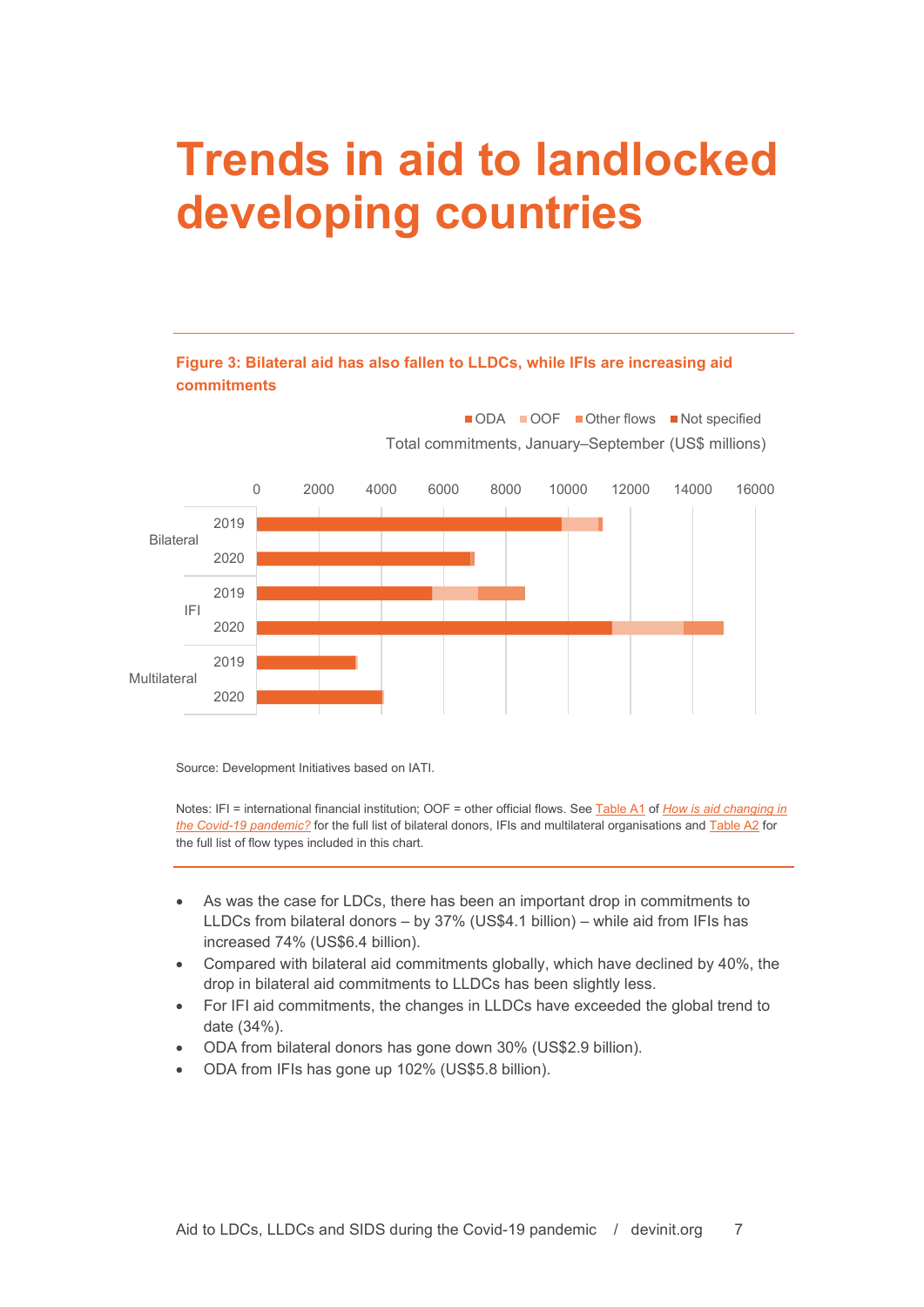## <span id="page-8-0"></span>**Trends in aid to small island developing states**

#### **Figure 4: Bilateral aid commitments are dropping, while IFI commitments are increasing significantly**



Source: Development Initiatives based on IATI.

Notes: IFI = international financial institution; OOF = other official flows. See [Table A1](https://www.devinit.org/3dc6db#section-1-8) of *[How is aid changing in](https://www.devinit.org/resources/how-aid-changing-covid-19-pandemic/)  [the Covid-19 pandemic?](https://www.devinit.org/resources/how-aid-changing-covid-19-pandemic/)* briefing for the full list of bilateral donors, IFIs and multilateral organisations an[d Table](https://www.devinit.org/3dc6db#section-1-8)  [A2](https://www.devinit.org/3dc6db#section-1-8) for the full list of flow types included in this chart.

- Unlike the situation for LLDCs and LDCs, IFIs are a relatively more important source of funding for SIDS, which is likely a reflection of the fact that more SIDS are highincome countries and upper-middle income countries, where IFIs generally have a more important presence. Compared to the same period last year, IFI aid to SIDS has jumped considerably, by 51%, while bilateral aid has decreased by 45%.
- In contrast to global trends in bilateral aid commitments (down 40%), those to SIDS have fallen slightly more.
- IFI aid commitments have, on the other hand, grown more than the change seen globally (34%).
- ODA from IFIs has gone up by 81% (US\$748 million).
- ODA from bilateral donors has decreased by 19% (US\$131 million).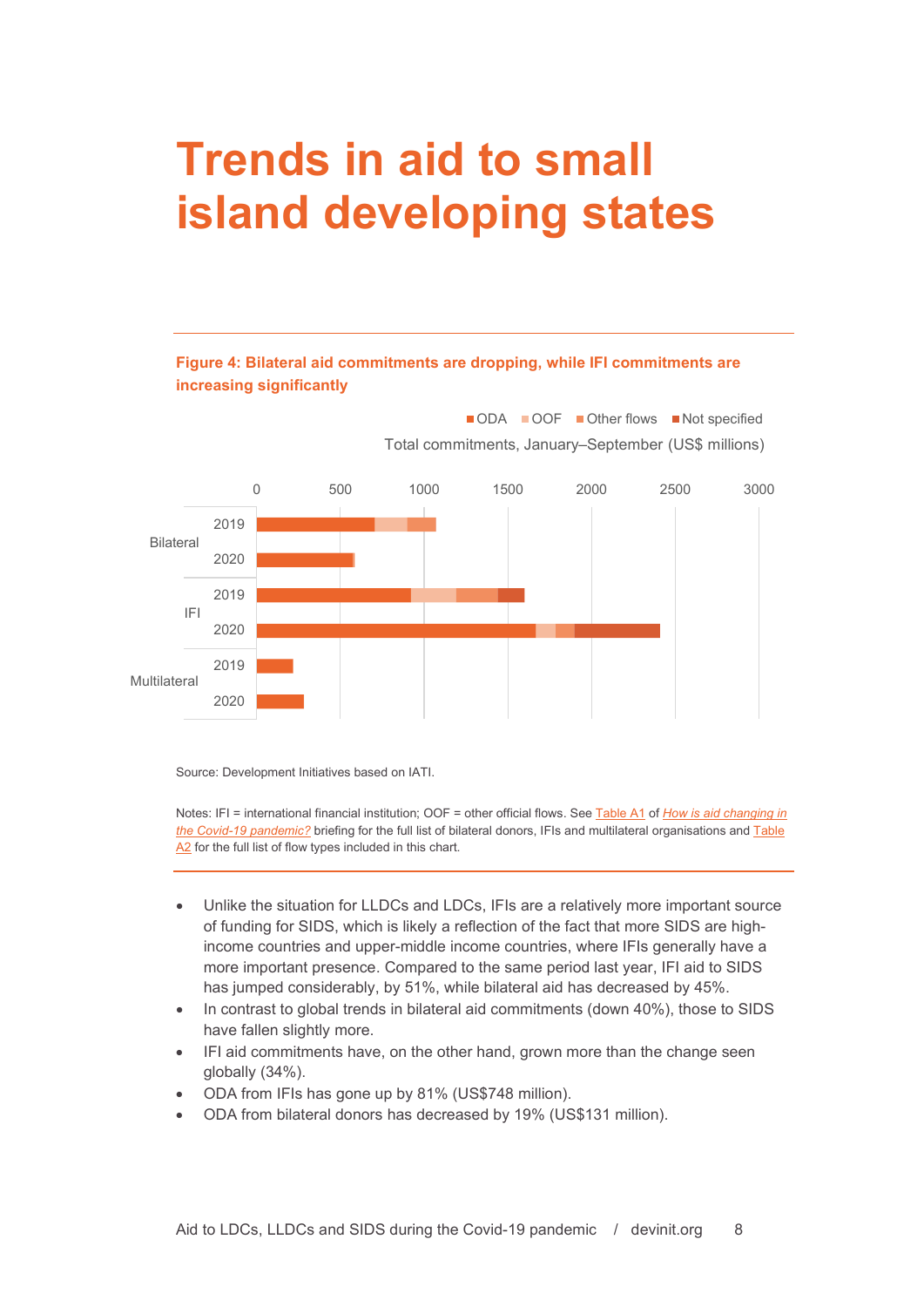### <span id="page-9-0"></span>**Conclusion**

Aid will play a vital part in an effective and equitable response to the health and economic crises caused by the Covid-19 pandemic. Ensuring those countries most in need of support are receiving sufficient resources is critical – and that is particularly true for LDCs, LLDCs and SIDS. And yet the current data points to a concerning trend. IFIs are stepping up support but this comes with some challenges, as it is likely to be primarily in the form of loans – which will raise questions around long-term debt sustainability – and the bulk of their historic focus has been on middle-income countries. This may also not be sustainable in the longer term as bilateral donors – a critical source of replenishment finance to IFIs and the multilateral system – are cutting commitments. Tracking aid data in real time shines a light on these challenges and gives us the opportunity to do something about them. As we enter a new year following the challenging year that was 2020, now is the time for us to reverse this concerning course and change track.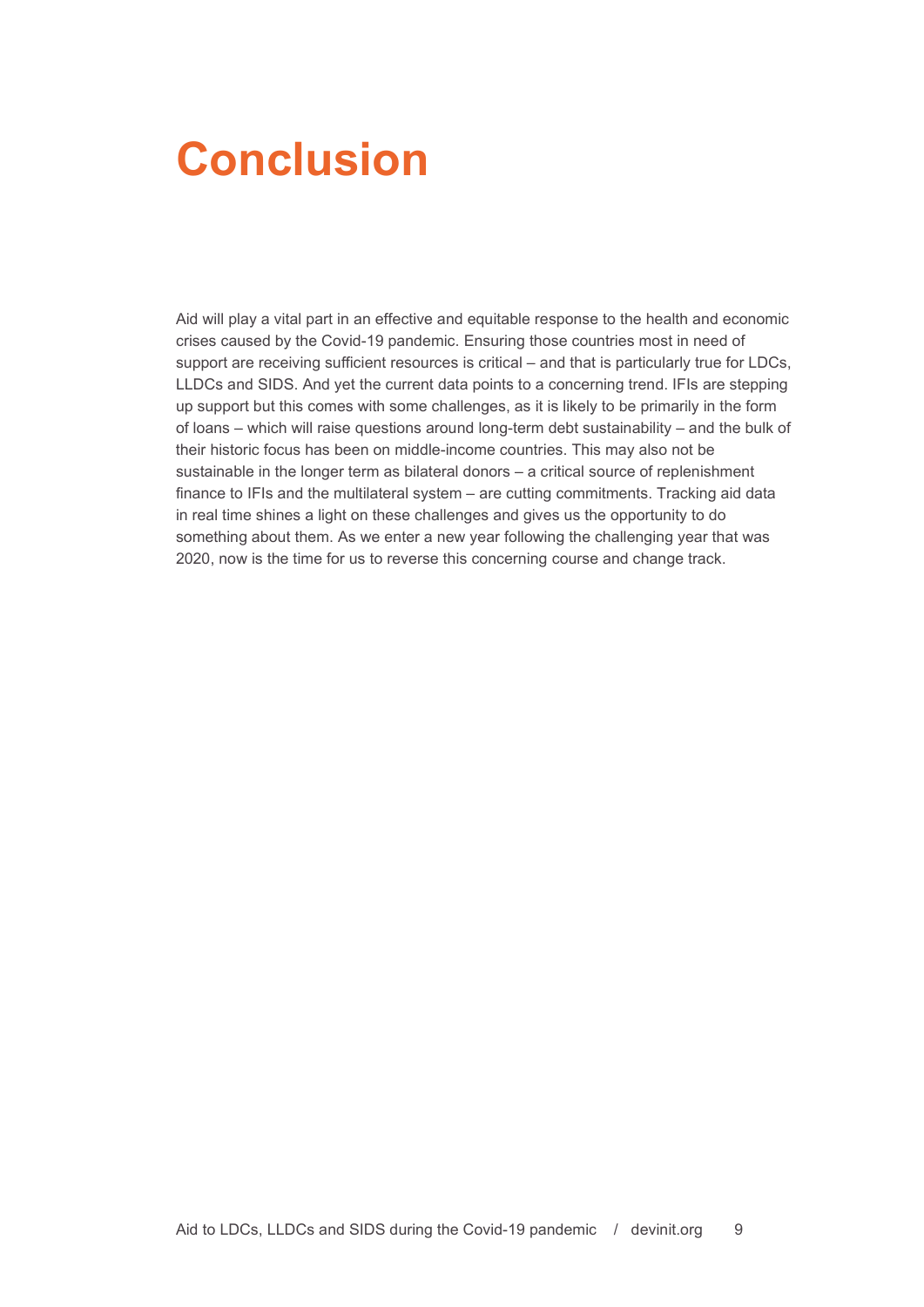### <span id="page-10-0"></span>**Notes**

<span id="page-10-1"></span><sup>1</sup> Development Initiatives, 2020. Adapting aid to end poverty: Delivering the commitment to leave no one behind in the context of Covid-19. Chapter 3. Available at: https://devinit.org/resources/adapting-aid-to-endpoverty/covid-19-and-its-impact-financing-landscape/

<span id="page-10-2"></span><sup>2</sup> International Monetary Fund, October 2020. World Economic Outlook. Available at: <https://www.imf.org/en/Publications/WEO/Issues/2020/09/30/world-economic-outlook-october-2020>